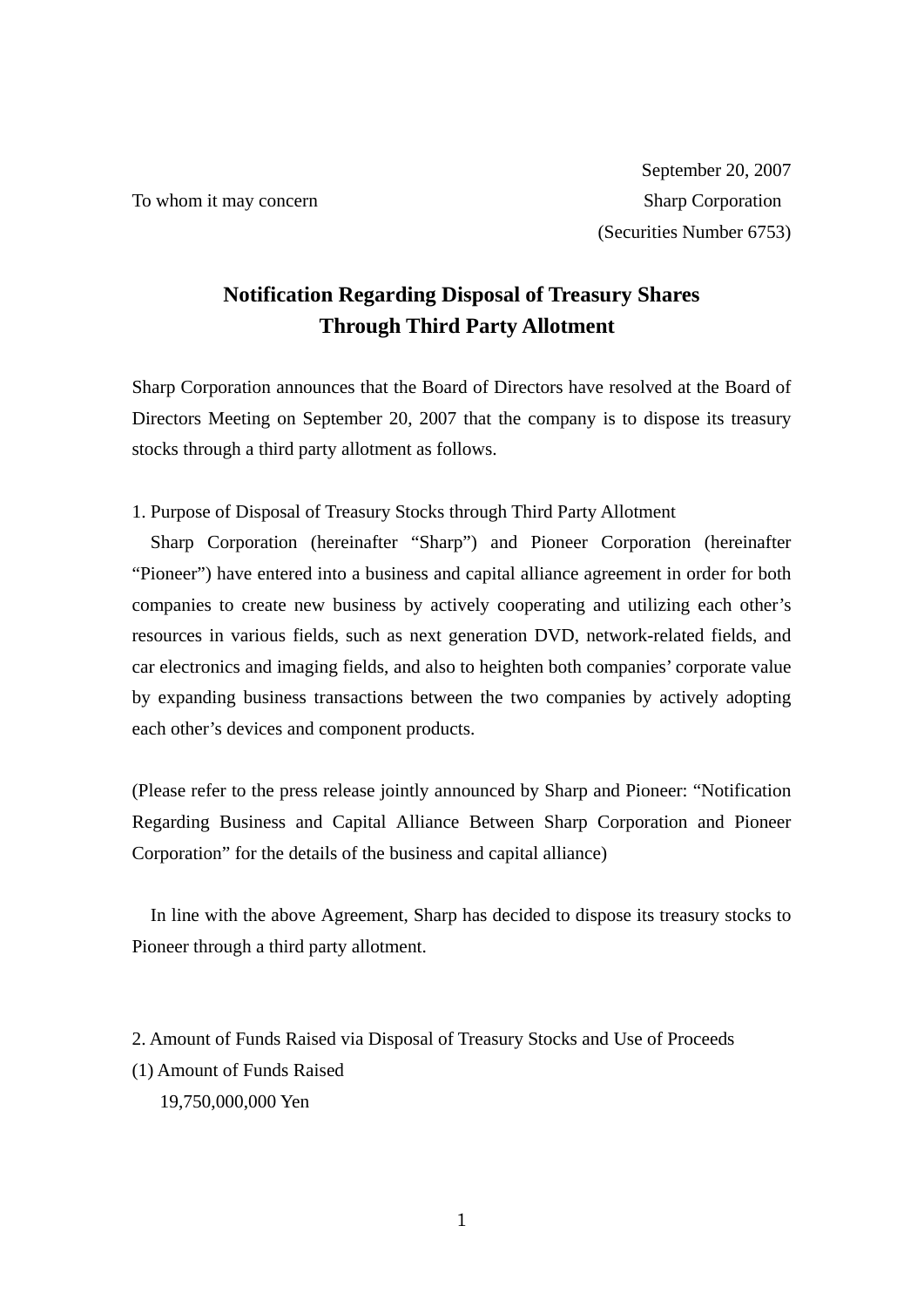(2) Usage of Proceeds

 The proceeds raised by the above disposal of treasury stocks shall be used to subscribe the common stocks issued by Pioneer to Sharp through a third party allotment.

- (3) Expected Date of Payment of Proceeds December 20, 2007
- (4) Rationale for the Usage of the Above Proceeds

 Sharp's corporate value is expected to increase by the business and capital alliance with Pioneer through the above mutual stock-holdings enabling both companies to closely and firmly enhance business cooperation.

3. Corporate Results and Equity Finance in the Last Three (3) Fiscal Years

(1) Corporate Results in the Last Three (3) Fiscal Years (Consolidated Basis)

(Unit: Millions of Yen)

|                                      | Year ended March 31, | Year ended March 31, | Year ended March 31, |
|--------------------------------------|----------------------|----------------------|----------------------|
|                                      | 2005                 | 2006                 | 2007                 |
| <b>Net Sales</b>                     | 2,539,859            | 2,797,109            | 3,127,771            |
| <b>Operating Profit</b>              | 151,020              | 163,710              | 186,531              |
| Recurring Profit                     | 140,511              | 150,852              | 170,584              |
| Net Income                           | 76,845               | 88,671               | 101,717              |
| <b>Net</b><br>Share<br>Income<br>per | 70.04                | 80.85                | 93.25                |
| (Yen)                                |                      |                      |                      |
| Dividend per Share (Yen)             | 20.00                | 22.00                | 26.00                |
| Net Assets per Share (Yen)           | 920.09               | 1,006.91             | 1,084.76             |

| (2) Number of Issued Shares and Residual Shares | (As of August 31, 2007) |
|-------------------------------------------------|-------------------------|
|-------------------------------------------------|-------------------------|

| Type                                   | Number of Shares     | Ratio to Issued Shares |  |
|----------------------------------------|----------------------|------------------------|--|
| Total Number of Shares Issued          | 1.110.699.887 shares | 100%                   |  |
| <b>Total Number of Residual Shares</b> | 79,019,755 shares    | 7 1 1 %                |  |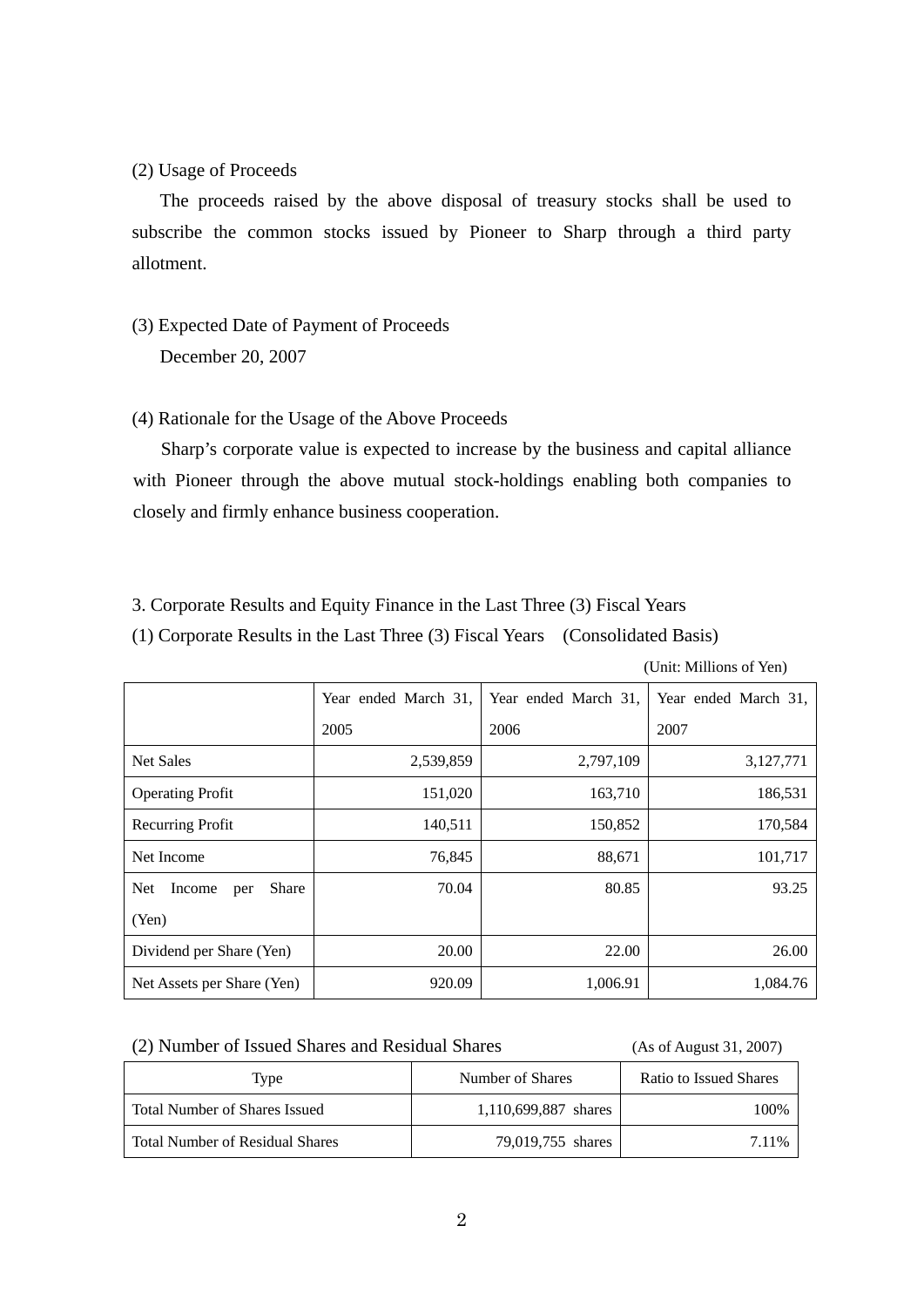Note: "Residual Shares" means the potential shares of the Convertible Bond Issue with Attached Warrants without a floor or ceiling conversion price.

### (3) Recent Share Price

# ① Status of the Last Three (3) Fiscal Years (Unit: Yen)

|               |       | Year ended March 31,   Year ended March 31,   Year ended March 31, |       |
|---------------|-------|--------------------------------------------------------------------|-------|
|               | 2005  | 2006                                                               | 2007  |
| Opening price | 1,860 | 1,605                                                              | 2,090 |
| High price    | 2,100 | 2,185                                                              | 2,335 |
| Low price     | 1,437 | 1,561                                                              | 1,571 |
| Closing price | 1,622 | 2,085                                                              | 2,270 |

# ② Status of the Last Six (6) Months (Unit: Yen)

|               | March | April | May   | June  | July  | August |
|---------------|-------|-------|-------|-------|-------|--------|
| Opening price | 2,250 | 2,270 | 2,215 | 2,335 | 2,355 | 2,055  |
| High price    | 2,320 | 2,445 | 2,345 | 2,415 | 2,370 | 2,180  |
| Low price     | 2,080 | 2,205 | 2,110 | 2,290 | 2,020 | 1,888  |
| Closing price | 2,270 | 2,210 | 2,330 | 2,340 | 2,065 | 2,015  |

## ③ Share Price at Business Date Immediately Prior to the Date of Resolution of

| Disposal of Treasury Stocks | (Unit: Yen)        |  |  |
|-----------------------------|--------------------|--|--|
|                             | September 19, 2007 |  |  |
| Opening price               | 1,973              |  |  |
| High price                  | 1,994              |  |  |
| Low price                   | 1.960              |  |  |
| Closing price               | 1,994              |  |  |

# (4) Status of Treasury Shares to be Disposed of at This Time

| Date of Disposal                      | December 20, 2007                                 |
|---------------------------------------|---------------------------------------------------|
| Class of Shares to be Disposed        | <b>Sharp Common Stock</b>                         |
| Total Number of Shares to be Disposed | 10,000,000 shares                                 |
| Price to be Disposed                  | 1,975 yen per share ("the amount to be paid-in in |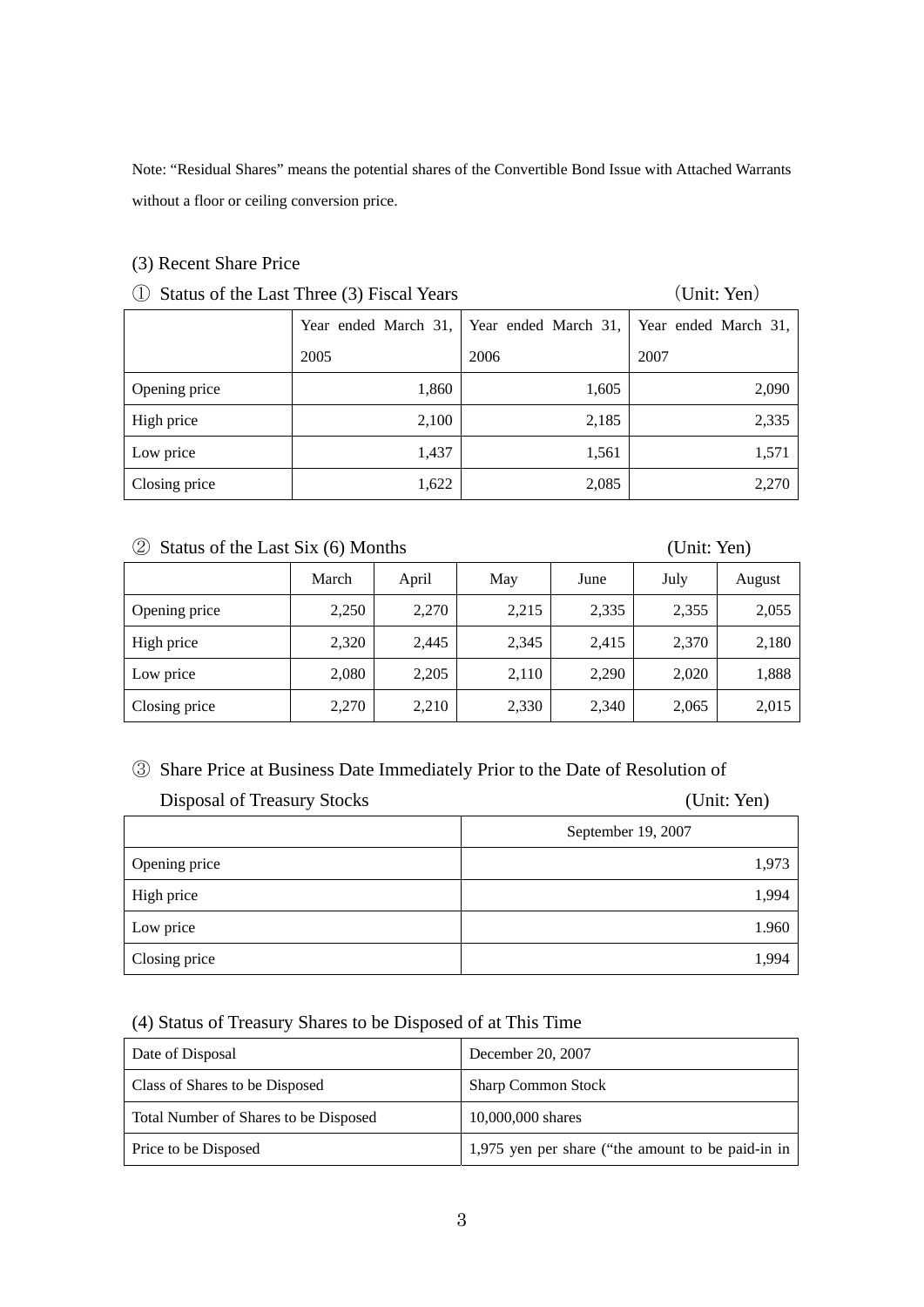|                                                 | exchange for one share" as provided for in the     |
|-------------------------------------------------|----------------------------------------------------|
|                                                 | Companies Act)                                     |
| <b>Total Amount of Disposed Shares</b>          | 19,750,000,000 yen                                 |
| Number of Issued Shares at the Time of Disposal | 1,110,699,887 shares                               |
| <b>Treasury Socks Remaining after Disposal</b>  | 10,120,151 shares                                  |
|                                                 | This number does not include Treasury Stocks       |
|                                                 | acquired or disposed of after September 01, 2007   |
|                                                 | based on requests for purchases and sales of       |
|                                                 | fractional unit shares, and disposed of after the  |
|                                                 | same date by the execution of stock acquisition    |
|                                                 | rights in the Convertible Bond Issue with Attached |
|                                                 | Warrants.                                          |
| Recipient                                       | Pioneer Corporation                                |

# (5) Status of Equity Finance in the Last Three (3) Fiscal Years

# ${}^{\ast} \mathrm{The~20}^{\mathrm{th}}$  Unsecured Convertible Bond Issue with Attached Warrants

| Date of Issue                              | October 17, 2006                                         |  |  |
|--------------------------------------------|----------------------------------------------------------|--|--|
| <b>Amount of Funds Raised</b>              | 200,000,000,000 yen                                      |  |  |
|                                            | (Net amount: approximately 199,774,000,000 yen)          |  |  |
| Number of Shares Issued on the Bond        | 1,110,699,887 shares                                     |  |  |
| <b>Subscription Date</b>                   |                                                          |  |  |
| Number of Residual Shares on the Bond      | Residual shares at initial conversion price (2,531 yen): |  |  |
| <b>Subscription Date</b>                   | 79,020,150 shares                                        |  |  |
| <b>Status of Conversion at Present</b>     | Number of Shares Converted:<br>395 shares                |  |  |
|                                            | (Balance 199,999,000,000 yen, Conversion price           |  |  |
|                                            | $2,531$ yen)                                             |  |  |
| Initial Plan for Use of Funds              | Appropriation for Equipment Funds                        |  |  |
| <b>Estimated Time for Use of Funds</b>     | Appropriate time after October 2006                      |  |  |
| <b>Status for Appropriation at Present</b> | Appropriation for capital investment for                 |  |  |
|                                            | LCD-related business                                     |  |  |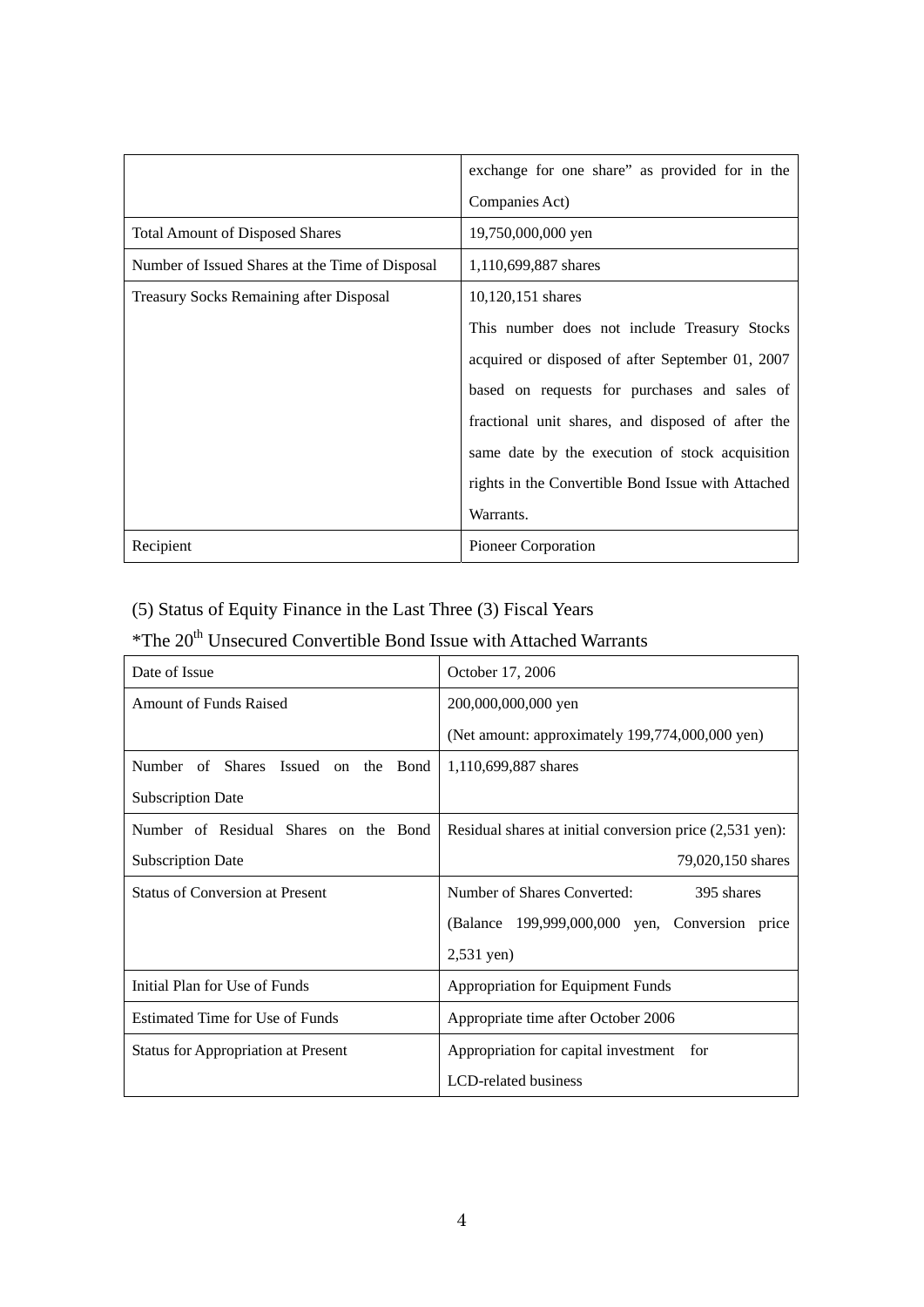| Before disposal<br>(As of March 31, 2007)         |       | After disposal                                    |       |  |
|---------------------------------------------------|-------|---------------------------------------------------|-------|--|
| Nippon Life Insurance Company                     | 4.95% | Nippon Life Insurance Company                     | 4.95% |  |
| Meiji Yasuda Life Insurance Company               |       | Meiji Yasuda Life Insurance Company               |       |  |
|                                                   | 4.26% |                                                   | 4.26% |  |
| Mizuho Corporate Bank, Ltd.                       | 3.77% | Mizuho Corporate Bank, Ltd.                       | 3.77% |  |
| The Bank of Tokyo-Mitsubishi UFJ, Ltd.            | 3.75% | The Bank of Tokyo-Mitsubishi UFJ, Ltd.            | 3.75% |  |
| Japan Trustee Services Bank, Ltd. (Trust Account) |       | Japan Trustee Services Bank, Ltd. (Trust Account) |       |  |
|                                                   | 3.43% |                                                   | 3.43% |  |
| The Master Trust Bank of Japan, Ltd. (Trust       |       | The Master Trust Bank of Japan, Ltd. (Trust       |       |  |
| Account)                                          | 3.42% | Account)                                          | 3.42% |  |
| The Dai-ichi Mutual Life Insurance Company        |       | The Dai-ichi Mutual Life Insurance Company        |       |  |
|                                                   | 2.76% |                                                   | 2.76% |  |
| Mitsui Sumitomo Insurance Company, Limited        |       | Mitsui Sumitomo Insurance Company, Limited        |       |  |
|                                                   | 2.76% |                                                   | 2.76% |  |
| <b>State Street Bank and Trust Company</b>        | 2.45% | <b>State Street Bank and Trust Company</b>        | 2.45% |  |
| Sompo Japan Insurance Inc.                        | 2.42% | Sompo Japan Insurance Inc.                        | 2.42% |  |

### 4. Principal Shareholders and Shareholding Ratio

Note:

1. No changes of principal shareholders and shareholding ratio after disposal

2. Based on shareholder register as of March 31, 2007

### 5. Predicted Effect on Business Forecast

 The effect of the disposal of treasury stocks at this time on both the consolidated and non-consolidated business forecast for Sharp's fiscal year ending March 31, 2008 is expected to be immaterial, and there was no amendment to the business forecast announced on April 25, 2007.

### 6. Rationale of Terms for Disposal

(1) Basis for Calculation of Disposal Price

Disposal price ("the amount to be paid-in in exchange for one share" as provided for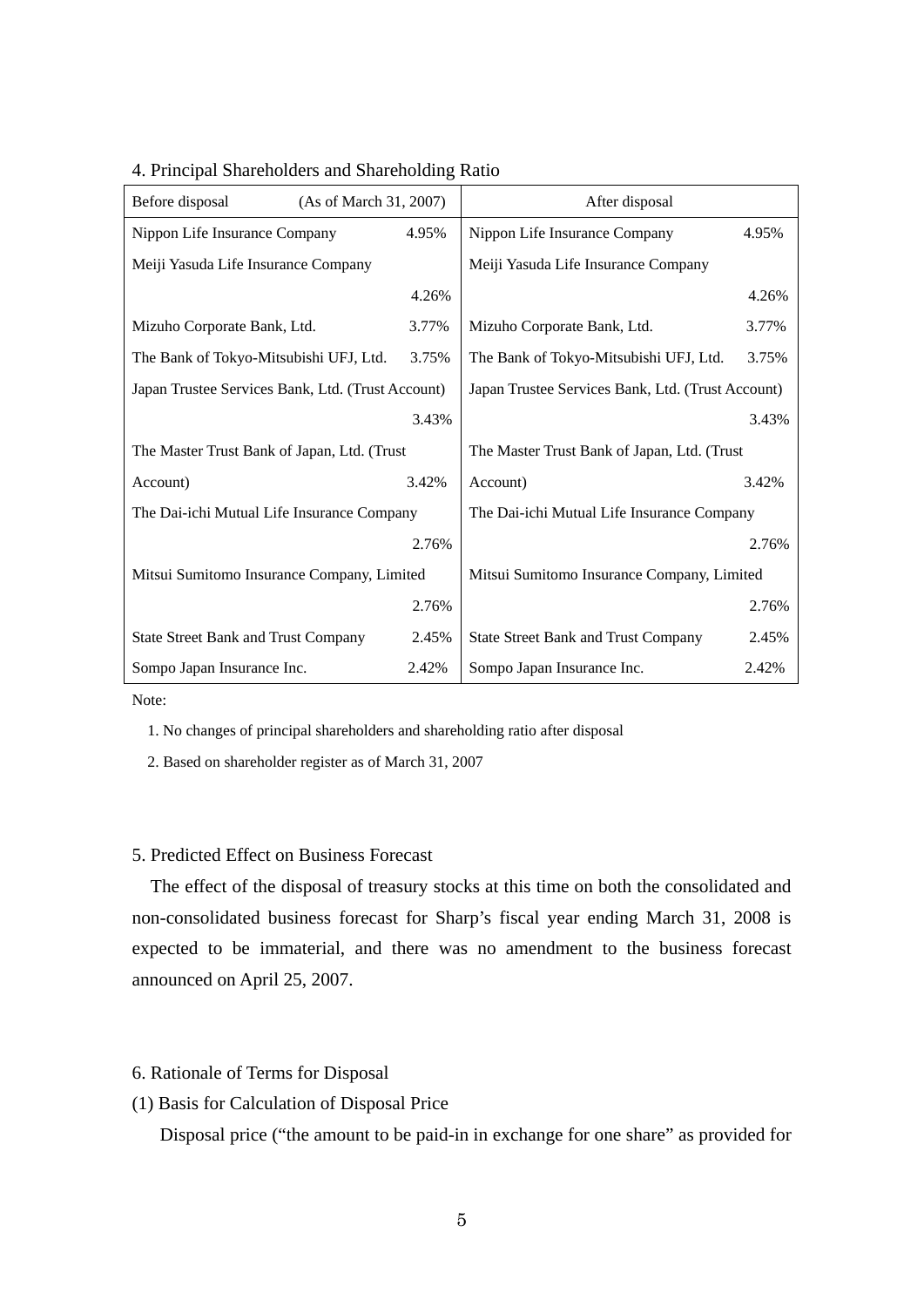in the Companies Act) is the average "Regular Way" closing price of 1,975 Yen for Sharp common stock (disregarding fractional Yen) on the Tokyo Stock Exchange over the one (1) month period beginning August 20, 2007 and ending September 19, 2007 (the business date immediately prior to the date of the resolution of the Board of Directors).

(2) Basis for Deeming the Quantity of Disposed Shares and Size of Share Dilution Reasonable

 Share dilution and the impact on the trading market are expected to be immaterial because the ratio of treasury stocks to be disposed to issued shares is 0.90%

### 7. Reasons for Selection of Recipient

(1) Outline of Recipient (As of March 31, 2007)

| <b>Trade Name</b>                                | <b>Pioneer Corporation</b>                                              |       |  |
|--------------------------------------------------|-------------------------------------------------------------------------|-------|--|
| <b>Principal Business</b><br>$\circled{2}$       | Manufacture and sales of car electronics products and home electronics  |       |  |
|                                                  | products                                                                |       |  |
| Date of Incorporation<br>(3)                     | May 8, 1947                                                             |       |  |
| Address of Headquarters<br>(4)                   | 4-1, Meguro 1-chome, Meguro-ku, Tokyo                                   |       |  |
| (5)<br>Representative                            | Tamihiko Sudo, President and Representative Director                    |       |  |
| (6)<br>Capital Stock                             | 49,048 million yen                                                      |       |  |
| Number of Issued Shares<br>(7)                   | 180,063,836 shares                                                      |       |  |
| (8) Net Assets                                   | 268,116 million yen (consolidated)                                      |       |  |
| (9)<br><b>Total Assets</b>                       | 635,474 million yen (consolidated)                                      |       |  |
| <b>Fiscal Year End</b><br>(10)                   | March 31                                                                |       |  |
| 11) Number of Employees                          | 37,622 employees (consolidated)                                         |       |  |
| <b>Principal Customers</b><br>$\left( 12\right)$ | car articles shop, general merchandising store for household appliances |       |  |
| <sup>13</sup> Principal Shareholders             | The Master Trust Bank of Japan, Ltd. (Trust Account)                    | 6.58% |  |
| and Shareholding Ratio                           | Japan Trustee Services Bank, Ltd. (Trust Account)                       | 5.10% |  |
|                                                  | Deutsche Bank AG London-PB Irish Residents 619                          | 3.63% |  |
|                                                  | The Bank of Tokyo-Mitsubishi UFJ, Ltd.                                  | 3.60% |  |
|                                                  | BNY for GCM Client Accounts (E)ISG                                      | 2.32% |  |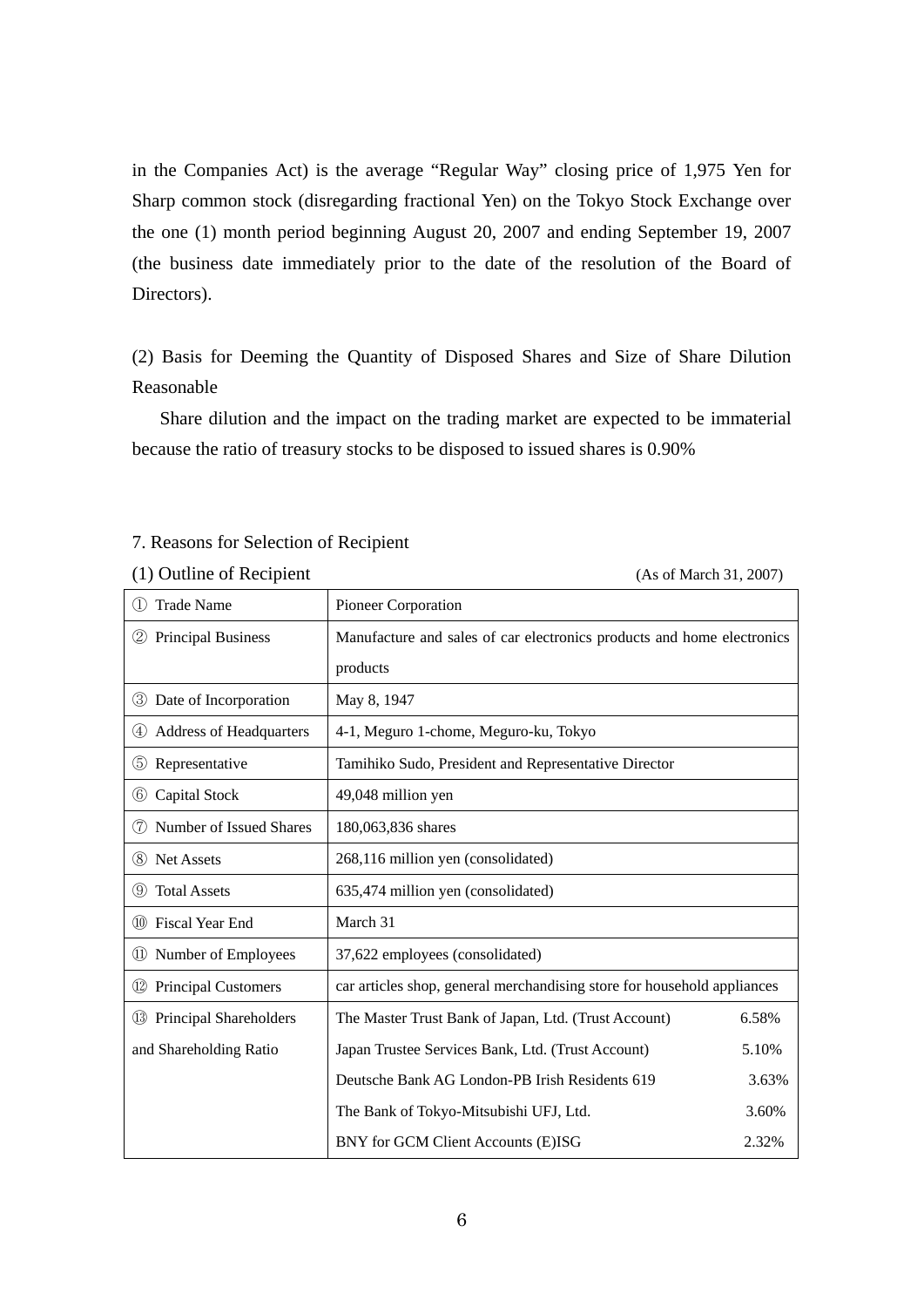|                                                                |                                                                      | Mizuho Bank, Ltd.                                                    |                                                   |                                             |  |  |
|----------------------------------------------------------------|----------------------------------------------------------------------|----------------------------------------------------------------------|---------------------------------------------------|---------------------------------------------|--|--|
|                                                                |                                                                      | Trust & Custody Services Bank, Ltd. as trustee for Mizuho Bank, Ltd. |                                                   |                                             |  |  |
|                                                                | Retirement Trust Account Re-entrusted by Mizuho Trust & Banking Co., |                                                                      |                                                   |                                             |  |  |
|                                                                | Ltd.                                                                 |                                                                      |                                                   |                                             |  |  |
|                                                                |                                                                      |                                                                      | Deutsche Bank AG London-PB Non-Treaty Clients 613 | 1.57%                                       |  |  |
|                                                                |                                                                      |                                                                      | Societe Generale Paris SGOP/DAI Paris 6Z          | 1.52%                                       |  |  |
|                                                                |                                                                      |                                                                      | Sumitomo Mitsui Banking Corporation               | 1.43%                                       |  |  |
| <sup>14</sup> Principal Banks                                  |                                                                      |                                                                      | The Bank of Tokyo-Mitsubishi UFJ, Ltd.            |                                             |  |  |
|                                                                |                                                                      |                                                                      | Sumitomo Mitsui Banking Corporation               |                                             |  |  |
|                                                                | Mizuho Bank, Ltd.                                                    |                                                                      |                                                   |                                             |  |  |
| <b>15</b> Relationship between                                 | Capital relationship                                                 |                                                                      |                                                   | N.A. (Sharp is to be issued 30,000,000 new  |  |  |
| Sharp and Recipient                                            |                                                                      |                                                                      |                                                   | shares of Common Stock from the Recipient   |  |  |
|                                                                |                                                                      |                                                                      |                                                   | through a third party allotment on December |  |  |
|                                                                |                                                                      |                                                                      |                                                   | 20, 2007, pursuant to the resolution of its |  |  |
|                                                                |                                                                      |                                                                      |                                                   | Board of Directors on September 20, 2007.)  |  |  |
|                                                                | Trading relationship                                                 |                                                                      | There are sales transactions of electronics       |                                             |  |  |
|                                                                |                                                                      |                                                                      | equipment and electronic components.              |                                             |  |  |
|                                                                | Personnel Relationship                                               |                                                                      | N.A.                                              |                                             |  |  |
|                                                                | Related party or not                                                 |                                                                      | N.A.                                              |                                             |  |  |
| <b>66</b> Corporate Results in the Last Three (3) Fiscal Years |                                                                      |                                                                      | (Consolidated / unit: Millions of Yen)            |                                             |  |  |
|                                                                | ended<br>Year                                                        | March                                                                | Year ended March                                  | Year ended<br>March                         |  |  |
|                                                                | 31, 2005                                                             |                                                                      | 31, 2006                                          | 31, 2007                                    |  |  |
| <b>Operating Revenue</b>                                       |                                                                      | 711,042                                                              | 754,964                                           | 797,102                                     |  |  |
| Operating Income ( $\triangle$ Loss)                           |                                                                      | 691                                                                  | $\triangle$ 16,409                                | 12,487                                      |  |  |
| Income ( $\triangle$ Loss) from                                | $\triangle$ 2,067                                                    |                                                                      | $\triangle$ 71,165                                | $\triangle$ 7,717                           |  |  |
| Continuing<br>Operations                                       |                                                                      |                                                                      |                                                   |                                             |  |  |
| before Income Taxes                                            |                                                                      |                                                                      |                                                   |                                             |  |  |
| Net Income ( $\triangle$ Loss)                                 | $\triangle$ 8,789                                                    |                                                                      | $\triangle$ 84,986                                | $\triangle 6,761$                           |  |  |
| Net Income per Share ( $\triangle$                             | $\triangle$ 50.11                                                    |                                                                      | $\triangle$ 487.23                                | $\triangle$ 38.76                           |  |  |
| Loss) (Yen)                                                    |                                                                      |                                                                      |                                                   |                                             |  |  |
| Dividend per Share (Yen)                                       |                                                                      | 25.00                                                                | 10.00                                             | 10.00                                       |  |  |
| Net Assets per Share (Yen)                                     |                                                                      |                                                                      |                                                   |                                             |  |  |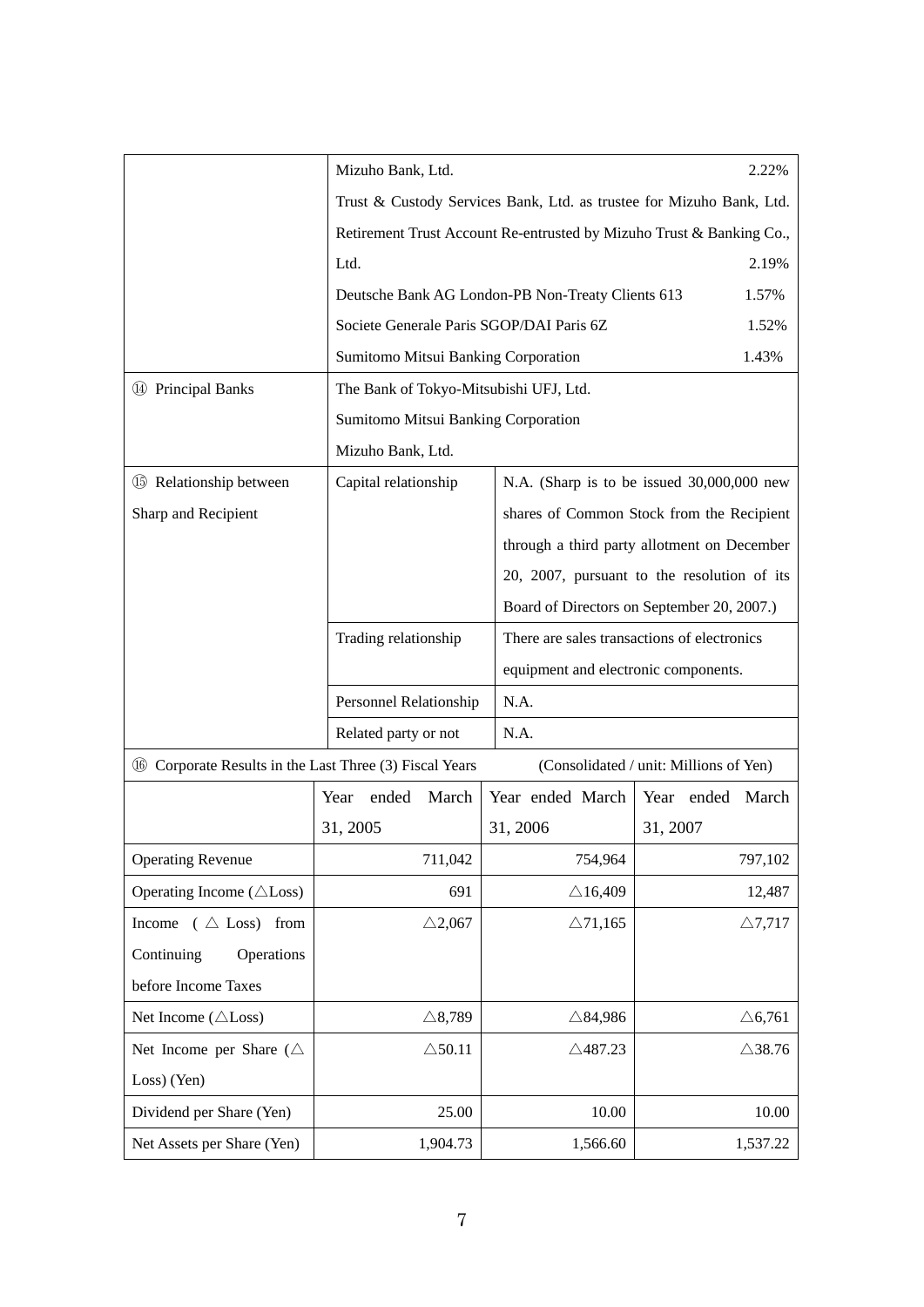Note:

1 In addition to the Principal Shareholders described above, Pioneer holds 3.14% Treasury Stocks.

2 "Income (△Loss) before Income Taxes" is indicated rather than Pretax Recurring Profit, as Pioneer has prepared its consolidated financial statements in accordance with Generally Accepted Accounting Principles in the United States (US GAAP). "Net assets per Share" is calculated based on the total shareholders' equity in accordance with US GAAP.

### (2) Reasons for Selection of the Recipient

 Sharp decided on the capital alliance in order to establish a close and firm business alliance with Pioneer, who is seen as the appropriate alliance partner for Sharp to increase corporate value, taking into consideration their size of business, technology and sales power, as well as their possible enhancement from a supplementary relationship with each other.

### (3) Holding Policy of the Recipient

 Sharp was informed by the Recipient that it shall hold Sharp's stocks on a middleand long- term basis in line with both companies' intentions in the business alliance.

 In this regard, Sharp is prepared to request the Recipient to issue a letter of confirmation stating that the Recipient will immediately report in writing to Sharp the name of any transferee(s) and the quantity of transferred stocks in the event all or part of the disposed stocks are transferred during the first two (2) years from the date of payment (expected to be on December 20, 2007) and that Sharp shall issue a written report to the Stock Exchange and that this written report shall be publicly issued.